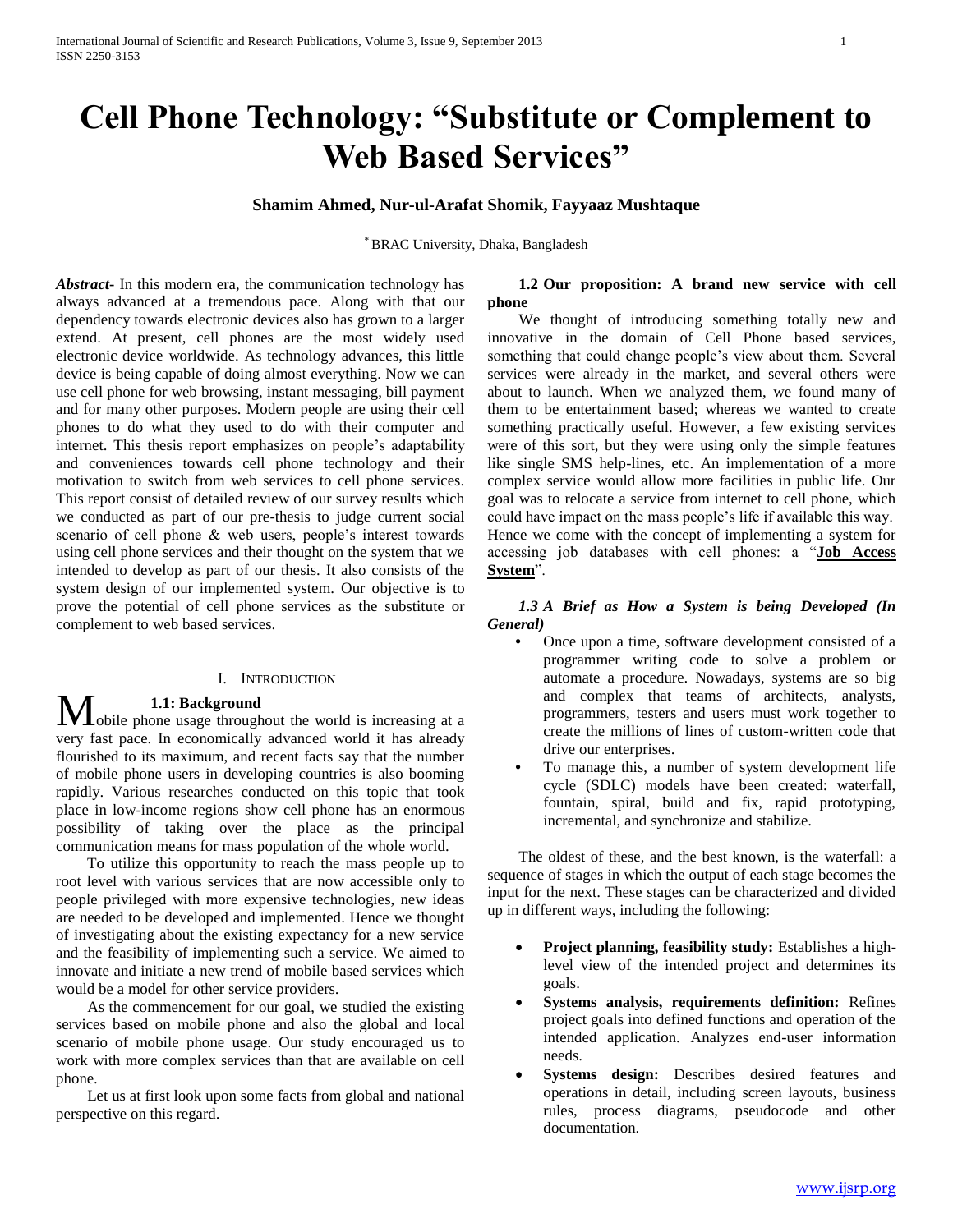- **Implementation:** The real code is written here.
- **Integration and testing:** Brings all the pieces together into a special testing environment, then checks for errors, bugs and interoperability.
- **Acceptance, installation, deployment:** The final stage of initial development, where the software is put into production and runs actual business.
- **Maintenance:** What happens during the rest of the software's life: changes, correction, additions, moves to a different computing platform and more. This, the least glamorous and perhaps most important step of all, goes on seemingly forever.

#### II. SURVEY REVIEW

# **2.1 Introduction**

 To implement a completely new type of service we were required to check its feasibility first. We conducted a survey with an objective to measure the amount of local people's willingness to shift to mobile services from web based services if available and how much adaptable they are to mobile phone technologies. *2.2 Survey Conclusion*

 The survey was used as a means of collecting information from general people about their cell phone use tendency and curiosity to adopt new services with cell phones. Facts that were found consist of a mixture of positive and negative sign for our proposal, although positive responses outnumbered negative ones. After reviewing the statistics found in the survey, following decisions can be made:

The 100% of surveyed subjects have mobile phones.

It shows how cell phone has spread out among general people in Bangladesh. It also indicates the importance of Mobile Phone based Services here.

- 80% subjects are aware of web services, from which 72% use job websites to search jobs.
- This 80% web users will help in deciding if the regular web users are inclined to migrate to Cell Phone services from regular web services.

• 100% of our test subjects use SMS on their cell phone, 68% of our test subjects use Value Added Services (VAS), although about 35% of don't think VAS is useful.

- 65% thinks VAS is useful.
- This is a sign that people are already used to using VAS while most of them thinks VAS are useful. So, a new value added service has a good possibility of being accepted by general people.
- 67% of our test subjects liked the concept "Applying to jobs are now just 2 SMS away".
- Applying to jobs through SMS is likely to become a popular and useful service, because majority of the participants thought the concept was good. Although some of the participants had web access, they liked the idea.
- More than 70% of our test subjects' think "Instantly informing you about job posting suitable for you over SMS" is the best service they can think of.

 Most of the participants thought that mobile phone can be very useful as a means of notifying about available jobs. Personal computers still do not have the mobility of being carried, and mobile users get to know instantly as an SMS is received by their cell phone. So they prefer cell phones as a means of notifications.

#### III. SYSTEM DESIGN

#### **3.1 Our System**

 After studying (1) the background of Cell Phone in Bangladesh, (2) the survey outcomes and (3) the current scenario of services provided through cell phones, it can be decided that the proposed service must have following characteristics:

- 1. The complete process has to be very easy to understand and learn.
- 2. At every step, users have to be provided with thorough guidance.
- 3. The service has to be completely obtainable through cell phones.
- 4. The number of steps needed to use every feature of the service has to be reduced to minimum.
- 5. Various features should be available with just one registration.

 Now, a design has to be developed for the service and the complete system which fulfills this requirement. For that and to make it user-friendly, these measures were taken:

- The system was designed based on Human Computer Interaction (HCI), a discipline of Computer Science, which basically studies machines' interactions with human beings and suggests effective ways for designs.
- Different types of Value Added Services (VAS) were studied and SMS and IVR were selected for this project.

 HCI and different types of VAS are discussed later in this chapter.

 To manage the system, three different interfaces are needed for three types of user agents. They are:

- 1. **The Job-seekers:** They are the core users of this service. A complete cell phone based system is needed for this part of design.
- 2. **The Employers:** This type of users will provide job opportunities for job-seekers, while benefiting themselves by accessing a large available job-seeker database. This module does not require to be implemented with cell phone, so a web-solution will be good enough for it. Employers will access the database through internet with the web-browsers on their desktop computer.
- 3. **The System Administrators:** They will administer and manage the whole system on the server. So this part has to be implemented on desktop. For this module webbased admin panel was selected, which will be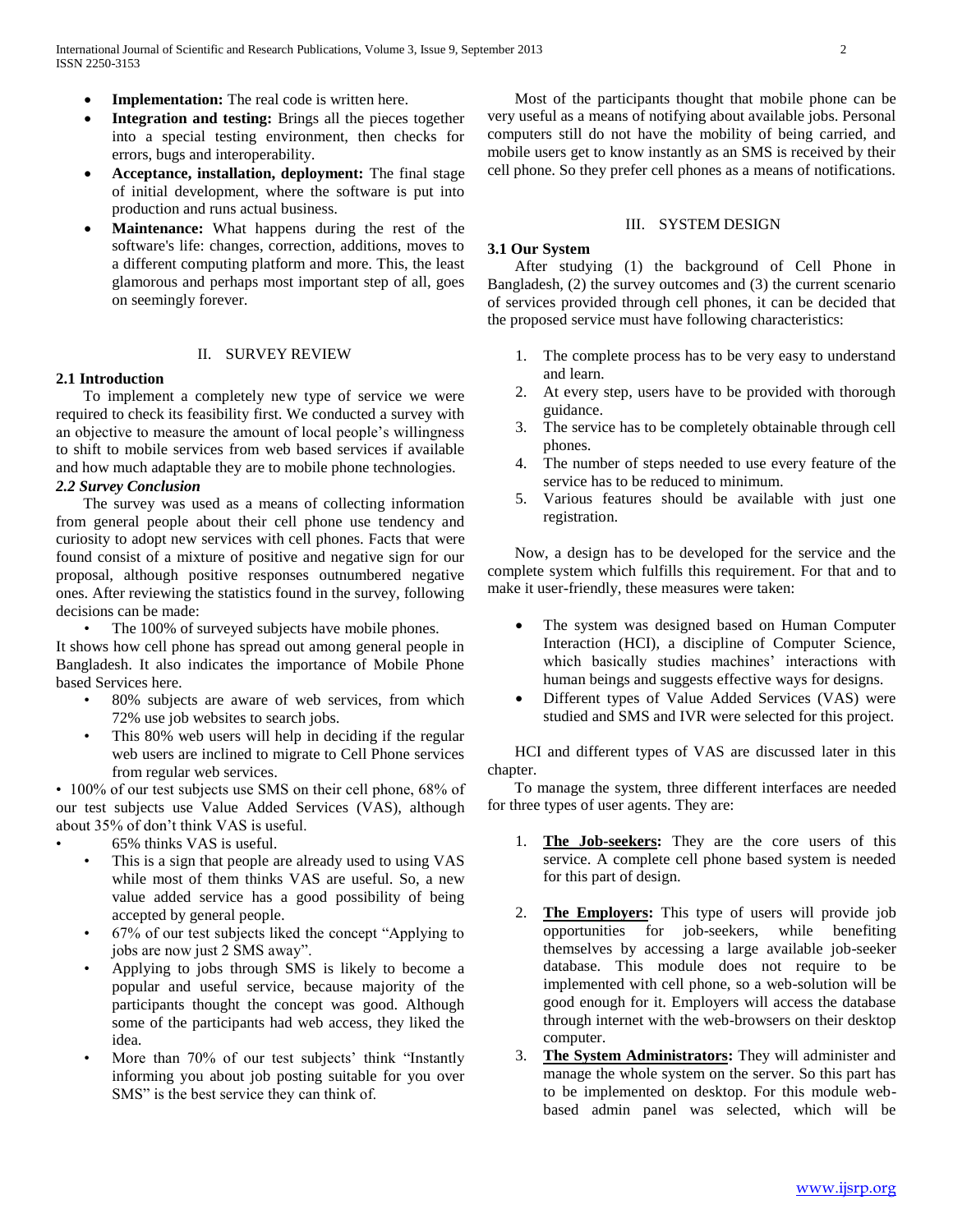accessible to administrators through web-browsers from any computer provided internet connectivity.

# **3.1(A) Human Computer Interactions**

 **Human-Computer Interaction** (HCI) is a discipline concerned with the design, evaluation and implementation of interactive computing systems for human use and with the study of major phenomena surrounding them. A basic goal of HCI is to improve the interactions between users and computers by making computers more usable and receptive to the user's needs. Specifically, HCI is concerned with:

- Methodologies and processes for designing interfaces (i.e., given a task and a class of users, design the best possible interface within given constraints, optimizing for a desired property such as learning ability or efficiency of use)
- Methods for implementing interfaces (e.g. software toolkits and libraries; efficient algorithms)
- techniques for evaluating and comparing interfaces
- developing new interfaces and interaction techniques
- developing descriptive and predictive models and theories of interaction

 A long term goal of HCI is to design systems that minimize the barrier between the human's cognitive model of what they want to accomplish and the computer's understanding of the user's task.

 Professional practitioners in HCI are usually designers concerned with the practical application of design methodologies to real-world problems. Their work often revolves around designing graphical user interfaces and web interfaces.

 Researchers in HCI are interested in developing new design methodologies, experimenting with new hardware devices, prototyping new software systems, exploring new paradigms for interaction, and developing models and theories of interaction.

HCI differs with human factors in that there is more of a focus on users working with computers rather than other kinds of machines or designed artifacts, and an additional focus on how to implement the (software and hardware) mechanisms behind computers to support human-computer interaction. It means that human factors are a broader term, and human factors of computers can be described as HCI - albeit some experts try to differ in these areas.

#### **Design principles:**

 When evaluating a current user interface or designing a new user interface, it is important to keep in minds the following experimental design principles:

#### **Early focus on user(s) and task(s):**

 Establish how many users are needed to perform the task(s) and determine who the appropriate users should be; someone that has never used the interface, and will not use the interface in the future, is most likely not a valid user. In addition, define the  $task(s)$  the users will be performing and how often the  $task(s)$ need to be performed.

# **Empirical measurement**:

 Test the interface early on with real users who come in contact with the interface on an everyday basis, respectively. Keep in mind that results may be altered if the performance level of the user is not an accurate depiction of the real humancomputer interaction. Establish quantitative usability specifics such as: the number of users performing the task(s), the time to complete the task(s), and the number of errors made during the  $task(s)$ .

#### **Iterative design:**

 After determining the users, tasks, and empirical measurements to include, perform the following iterative design steps:

- Design the user interface
- Test
- Analyze results
- Repeat

#### **Design methodologies**

 A number of diverse methodologies outlining techniques for human–computer interaction design have emerged since the rise of the field in the 1980s. Most design methodologies stem from a model for how users, designers, and technical systems interact. Early methodologies, for example, treated users' cognitive processes as predictable and quantifiable and encouraged design practitioners to look to cognitive science results in areas such as memory and attention when designing user interfaces. Modern models tend to focus on a constant feedback and conversation between users, designers, and engineers and push for technical systems to be wrapped around the types of experiences users want to have, rather than wrapping user experience around a completed system.

#### **User-centered design:**

 User-Centered Design (UCD) is a modern, widely practiced design philosophy rooted in the idea that users must take centerstage in the design of any computer system. Users, designers and technical practitioners work together to articulate the wants, needs and limitations of the user and create a system that addresses these elements. Often, user-centered design projects are informed by ethnographic studies of the environments in which users will be interacting with the system. This practice is similar, but not identical to Participatory Design, which emphasizes the possibility for end-users to contribute actively through shared design sessions and workshops.

### **Principles of User Interface Design:**

 Principles of User Interface Design are intended to improve the quality of user interface design. According to Larry Constantine and Lucy Lockwood in their usage-centered design, these principles are:

# **The structure principle:**

 Design should organize the user interface purposefully, in meaningful and useful ways based on clear, consistent models that are apparent and recognizable to users, putting related things together and separating unrelated things, differentiating dissimilar things and making similar things resemble one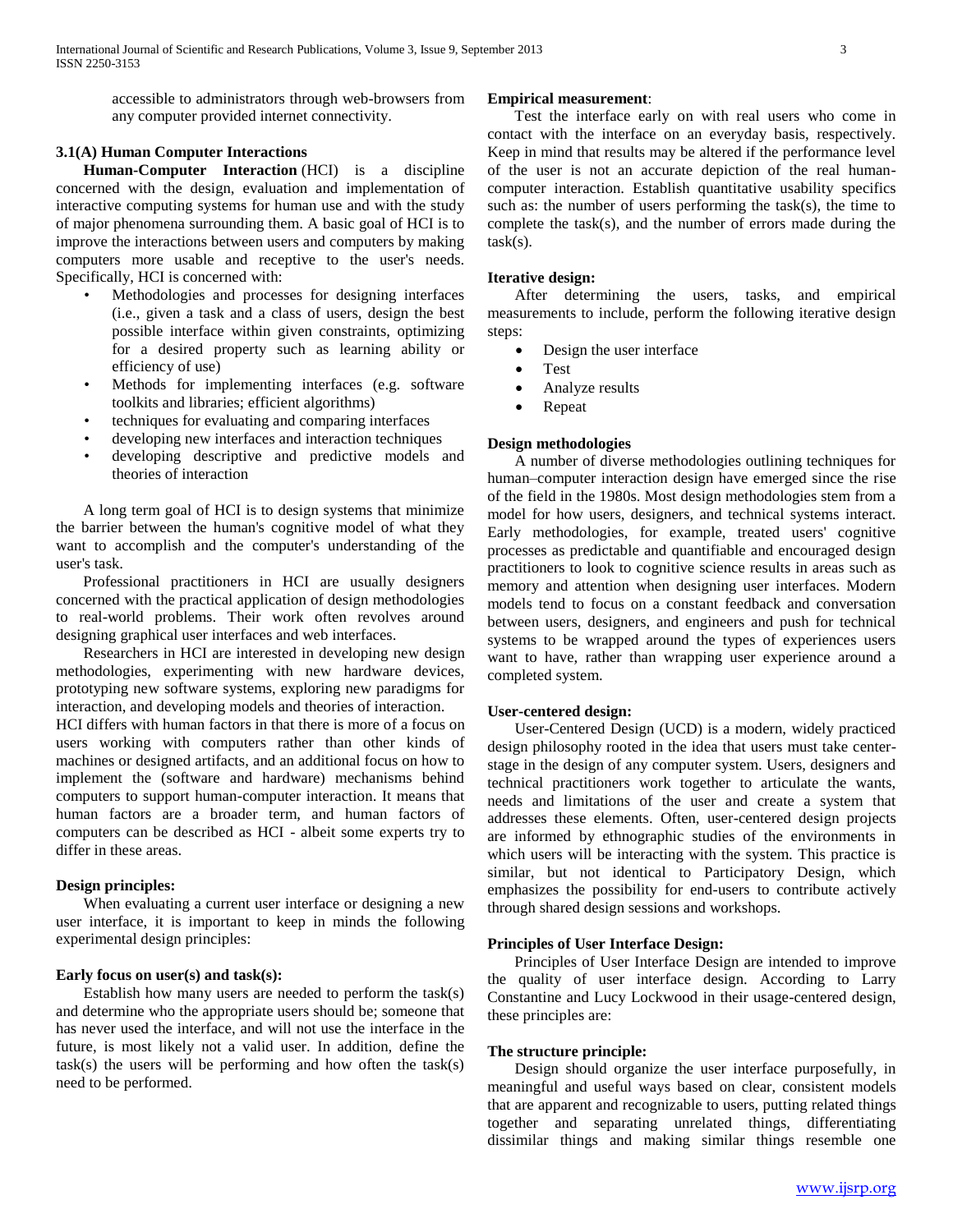another. The structure principle is concerned with overall user interface architecture.

# **The simplicity principle:**

 The design should make simple, common tasks easy, communicating clearly and simply in the user's own language, and providing good shortcuts that are meaningfully related to longer procedures.

# **The visibility principle:**

 The design should make all needed options and materials for a given task visible without distracting the user with extraneous or redundant information. Good designs don't overwhelm users with alternatives or confuse with unneeded information.

# **The feedback principle**:

 The design should keep users informed of actions or interpretations, changes of state or condition, and errors or exceptions that are relevant and of interest to the user through clear, concise, and unambiguous language familiar to users.

# **The tolerance principle:**

 The design should be flexible and tolerant, reducing the cost of mistakes and misuse by allowing undoing and redoing, while also preventing errors wherever possible by tolerating varied inputs and sequences and by interpreting all reasonable actions.

#### **The reuse principle:**

 The design should reuse internal and external components and behaviors, maintaining consistency with purpose rather than merely arbitrary consistency, thus reducing the need for users to rethink and remember.

# **3.1(B) Value Added Service (VAS)**

 Value-added services (VAS) are unlike core services. They have unique characteristics and they relate to other services in a completely different way. They also provide benefits that core services can not.

 The future network will be an integrated network based on IP technology. The integration of data, voice, and multi-media services is not only a challenge for the development of voice service, but also an opportunity. Nowadays, China is under-going a period of rapid growth of voice services both in quality and quantity; meanwhile diversified technique platforms of voice service market and communication carriers make the competition fiercer. How to explore value-added voice business is a task for both fixed network operators and mobile operators.

 Interactive Voice Response (IVR) gradually comes out to be the next goldmine for operators and SPs. Its market status of has drawn great attention within the field. Value-added voice service was premiered in Japan and the USA at an early stage, and has now won a remarkable market size, which provides larger space for the development of mobile communication. On all overseas countries that adopt GSM networks, value-added voice service has a bigger business than that of data service. The market size of mobile IVR service in USA reached about 2 billion US dollars last year.

# **Value-added Service Characteristics:**

All VAS share the same characteristics:

- 1. Not a form of basic service but rather adds value total service offering
- 2. Stands alone in terms of profitability and/or stimulates incremental demand for core service(s)
- 3. Can sometimes stand alone operationally
- 4. Does not cannibalize basic service unless clearly favorable
- 5. Can be an add-on to basic service, and as such, may be sold at a premium price
- 6. May provide operational and/or administrative synergy between or among other services – not merely for diversification

# **3.1(C).a Data-flow in Push and Pull service**

 Every VAS will demonstrate one or more of the above characteristics. Furthermore, a value-added service will never stand in stark contrast to any of the above characteristics.VAS also have certain time dimensions associated with them. Subjectively speaking, a value-added service today becomes a basic service when it becomes sufficiently common place and widely deployed to no longer provide substantive differentiation on a relative basis.

# **Relationship to other Services**

 There are two types of VAS. The first service type are those value-added services that stand alone from an operational perspective. These types of services need not be coupled with other services, but they can be. Many non-voice services fall into this category. They are often provided as an optional service along with voice services, but they could be offered and used by themselves without the voice service. For example, SMS could be offered and used as a service without voice calling.

 The second, and arguably more numerous and important type of VAS, are those services that do not stand-alone. Instead, this category adds value to existing services. While it seems implicit in the definition of value-added, this is an important principle that makes value-added services stand apart from other services.

#### **Value-added Services Examples**

There are many services that could be considered "value-added". For discussion purposes,

- IVR (Interactive Voice Response)
- PTT(Push To Talk)
- SMS Push-Pull Service
- Call Management

#### **3.1(C) Push & Pull Service**

 SMS Push is a rapid, efficient and straightforward communications and marketing medium employed to send a few lines of data to end recipient, to the effect of sending information, or reminding of events. SMS Pull is a reliable, mass medium over which users can send triggers for events and services Short messages may be used to provide premium rate services to subscribers of an Operator network. Mobile terminated short messages can be used to deliver digital content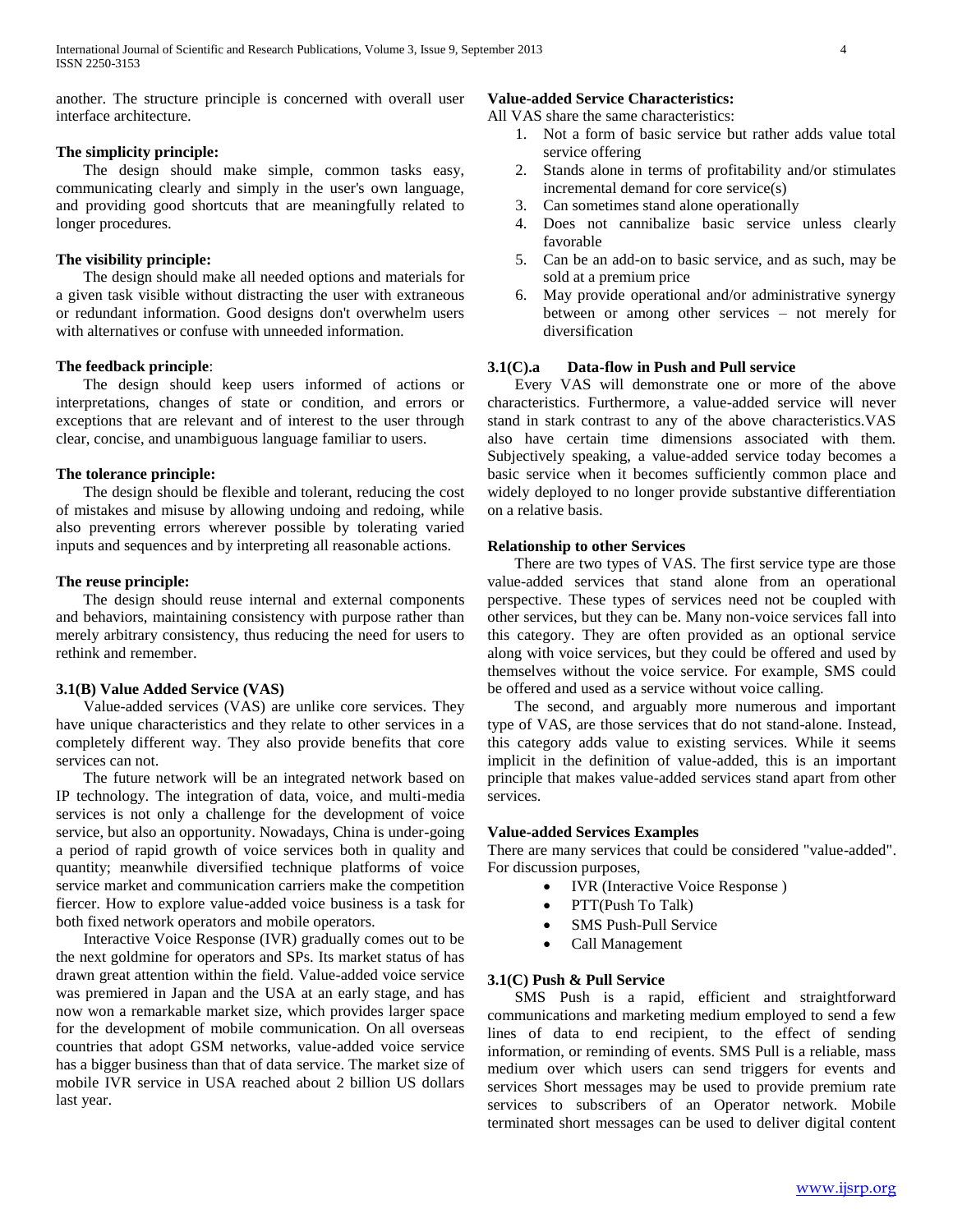such as news alerts, financial information, logos and ring tones.

- Send SMS (push).
- Read Received SMS (pull)



# **3.1(D) Interactive Voice Response (IVR)**

 Interactive voice response (IVR), or IVR, is a technology that allows a computer to detect voice and keypad inputs. IVR technology is used extensively in telecommunications, but is also being introduced into automobile systems for hands free operation. Current deployment in automobiles revolves around Satellite Navigation, audio and mobile phone systems. IVR system can respond with pre-recorded or dynamically generated audio to further direct users on how to proceed. IVR systems can be used to control almost any function where the interface can be broken down into a series of simple menu choices. In telecommunications IVR systems generally scale well to handle large call volumes.

 It has become more common in industries that have recently entered the telecom industry to refer to an Automated Attendant as an IVR. This means that when discussing an IVR application, it is important to ensure that the person you are talking to understand the term to mean the same thing as you do. Generally-speaking, those with a traditional telecom background are more likely to refer to an Automated Attendant and IVR as separate things, whereas those from an Emerging Telephony or VoIP background are more likely to use the term IVR to define any kind of telephony menu, even the most basic Automated Attendant.

#### **Typical Use of IVR**

 IVR systems are typically used to service high call volumes, reduce cost and improve the customer experience. Examples of typical IVR applications are: telephone banking, televoting, and credit card transactions. Large companies use IVR services to extend the business hours of operation. Call centers use IVR systems to identify and segment callers. The ability to identify customers allows the ability to tailor services according to the customer profile. It also allows the option of choosing automated services. Information can be fed to the caller allowing choices such as: wait in the queue, choose an automated service, or request a callback. (At a suitable time and telephone number) The use of CTI(Computer Telephony Integration) will allow the IVR system to look up the CLI (Caller Line Identification) on a network database and identify the caller. This is currently accurate for about 80% of inbound calls. In the cases where CLI is withheld or unavailable, the caller can be asked to identify themselves by other methods such as a PIN or password. The use of DNIS will ensure that the correct application and language is executed by the IVR system.

# **1. Voice-activated dialers**

 (VAD) Voice-activated IVR systems are now used to replace the switchboard or PABX (Private Automatic Branch eXchange) operators which are used in many hospitals and large businesses to reduce the caller waiting time. An additional function is the ability to allow external callers to page hospital staff and transfer the inbound call to the paged person.

# **2. Entertainment and information**

 The largest installed IVR platforms are used for applications such as voting in TV game shows such as Pop Idol and Big Brother which can generate enormous call spikes. IVRs have also been widely used to take orders for mobile content, such as ringtones and logos, weather forecasts, crossword answers, and the whole spectrum of adult entertainment.

# **3. Anonymous access**

 IVR systems also allow callers to obtain data relatively anonymously. Hospitals and Clinics have used IVR systems to allow callers to receive anonymous access to test results. This is information that could easily be handled by a person but the IVR system is used to preserve privacy and avoid potential embarrassment of sensitive information or test results.

# **4. Clinical trials**

 IVR systems are used by large pharmaceutical companies to conduct global clinical trials and manage the large volumes of data generated. The caller will respond to questions in their preferred language and their responses will be logged into a database and possibly recorded at the same time to confirm authenticity. Applications include patient randomization and drug supply management.

#### **Technologies used**

 DTMF signals (entered from the telephone keypad) and natural language speech recognition interpret the caller's response to voice prompts.

 Other technologies include the ability to speak complex and dynamic information such as an e-mail, news report or weather information using Text-To-Speech (TTS). TTS is computer generated synthesized speech that is no longer the robotic voice generally associated with computers. Real voices create the speech in tiny fragments that are spliced together (concatenated) before being played to the caller.

An IVR can be utilized in several different ways:

- Equipment installed on the customer premise
- Equipment installed in the PSTN (Public Switched Telephone Network)
- Application service provider (ASP).
- Virtual Hosted IVR

 Many business applications employ this technology including telephone banking, order placement, caller identification and routing, balance inquiry, and airline ticket booking.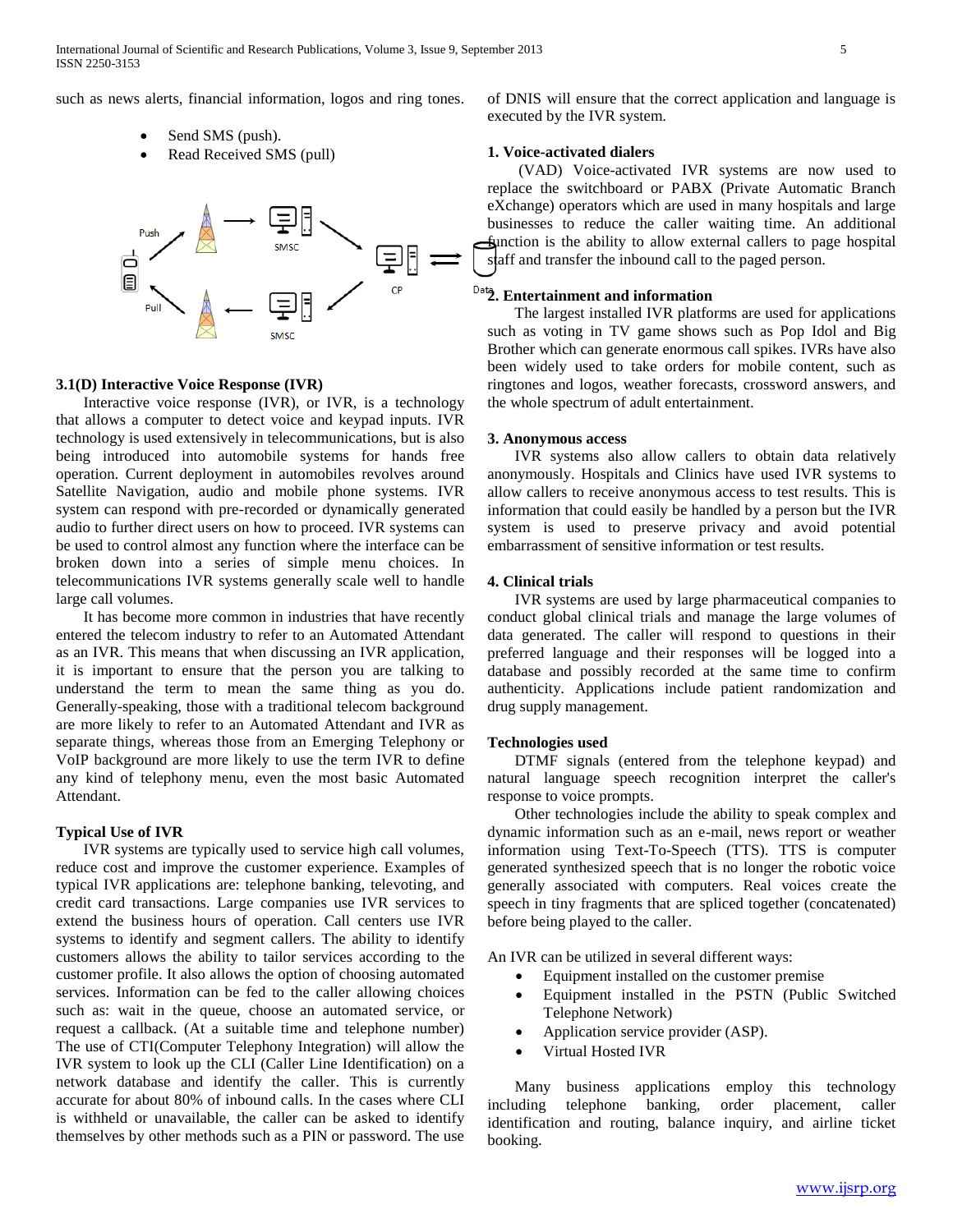A simple Voicemail system is different from an IVR in that it is person to person whereas an IVR is person to computer. IVR Voice forms can be used to provide a more complex voicemail experience to the caller. For example, the IVR could ask if the caller wishes to hear, edit, forward or remove a message that was just recorded.

 An Automatic Call Distributor (ACD) is often the first point of contact when calling many larger businesses. An ACD uses digital storage devices to play greetings or announcements, but typically routes a caller without prompting for input. An IVR can play announcements and request an input from the caller. This information can be used to route the call to a particular skill set. (A skill set is a function applied to a group of call-center agents with a particular skill)

 Interactive voice response can be used to front-end a call center operation by identifying the needs of the caller. Information can be obtained from the caller such as account numbers. Answers to simple questions such as account balances or pre-recorded information can be provided without operator intervention. Account numbers from the IVR are often compared to caller ID data for security reasons and additional IVR responses are required if the caller ID data does not match the account record.

 IVR call flows are created in a variety of ways. A traditional IVR depended upon proprietary programming or scripting languages, whereas modern IVR applications are structured similar to WWW pages, using VoiceXML, SALT or T-XML languages. The ability to use XML developed applications allows a Web server to act as an application server, freeing the developer to focus on the call flow. It was widely believed that developers would no longer require specialized programming skills, however this has been proven to be misguided as IVR applications need to understand the human reaction to the application dialogue. This is the difference between a good user experience and IVR hell.

 Higher level IVR development tools are available in recent years to further simplify the application development process. A call flow diagram can be drawn with a GUI tool and the application code (VoiceXML or SALT) can be automatically generated. In addition, these tools normally provide extension mechanisms for software integration, such as HTTP interface to web site and Java interface for connecting to a database.

 In telecommunications, an audio response unit (ARU) is a device that provides synthesized voice responses to touch-tone keypresses (DTMF) by processing calls based on (a) the calloriginator input, (b) information received from a database, and (c) information in the incoming call, such as the time of day.ARUs increase the number of information calls handled and to provide consistent quality in information retrieval.

# **3.2 SMS Service**

In this system following features are implemented through SMS:

|    | Job          | <b>Job Notification</b> |        |
|----|--------------|-------------------------|--------|
|    | Registration | Apply to job            |        |
|    | View Résumé  | View Job Details        |        |
|    | Edit Résumé  | Turn                    | On/Off |
|    | Un-register  | Notification            |        |
| ÷, | Help         |                         |        |

 An interested client can anytime register to the service through SMS and also deregister from it using the 'unregister' keyword. Following a registration, a new account is created corresponding the newly registered client and a 'personal profile' is also created with this account. This personal profile is called a "Résumé" and it is saved in the database.

 Now if the client wants to view the status of their résumé and/or edit it, they can use the 'view' and/or 'edit' SMS for it.

 Someone can forget the keywords or the process easily, so a 'help' service is there. Clients or any individual can use this help service through SMS to know the keywords. When using those keywords an individual starts any of the features, they are completely guided through that process by means of SMS responses. An interaction is build with the users, so they feel comfortable with the manner.

 Job-seekers will be notified via SMS instantly when a new job is posted suitable for him. Even they can apply job using SMS. They can immediately apply to that job with a single SMS or choose to view the job-detail first using another SMS. They can also turn the notification service on or off according to their needs.

 We introduce some keywords to differentiate user's request. Key words we used are as follows:

- Registration: JREG
- View Job Details: JDET
- Apply to Job: JAPP
- View Job Profile: JVIEW
- Edit Job Profile: JEDIT
- Help: JHELP
- Notification On/Off: JNOT ON/ JNOT OFF
- Unregister: JUNR

 A format for writing SMS and sending them has been developed. At each step of registration or other features, the user will be guided as how the text in the message has to be typed and they will be provided with necessary writing format. Expected interactions between users and server for different features demonstrated through sample SMS are following: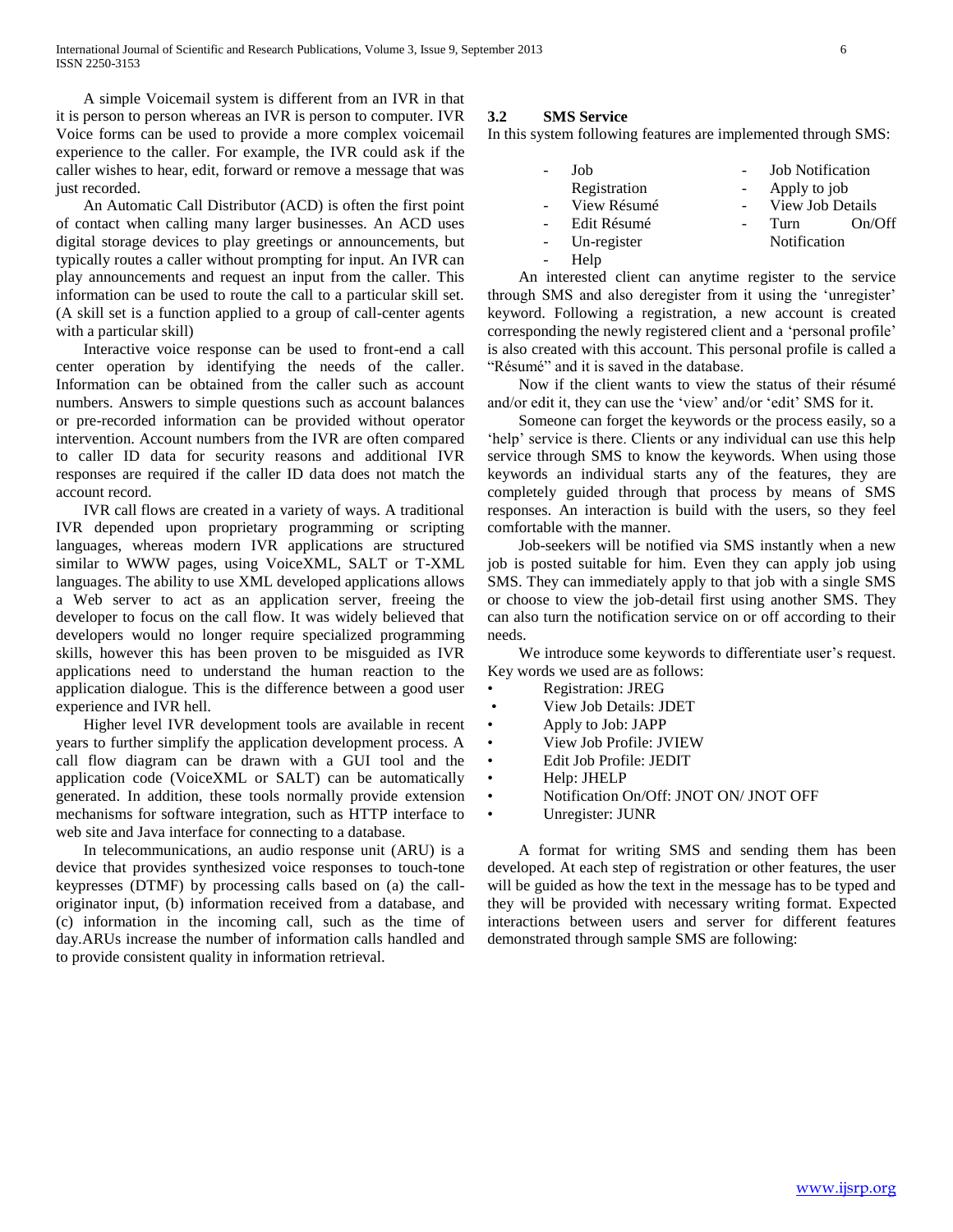# **3.3.(A) SMS Design: Registration Process**

3.3(A) JREG**SMS Service –** 



# **3.3(B) Notifications**

- Users will be notified in following cases:
	- New Job Posted that matches their criteria.
	- Interview alerts: When a job applicant is primarily selected for a particular job, s/he will be notified through an SMS and informed the venue and time. The SMS sent to him/her will be in following format:

–

Dear Subscriber, you have an interview alert for <JOB ID xxxxxx>. You are requested to be present at 9:00AM on 15-01-09. Venue: < Company Name>, <Company Address>

# **3.3.(F) SMS Design: Interview Alert Service**

# **3.4 IVR Service**

**•** IVR service will mainly used for browsing jobs manually and learning about them. It will also tell the way to apply to a particular job through SMS. The illustration below shows how the steps are executed in our IVR system: